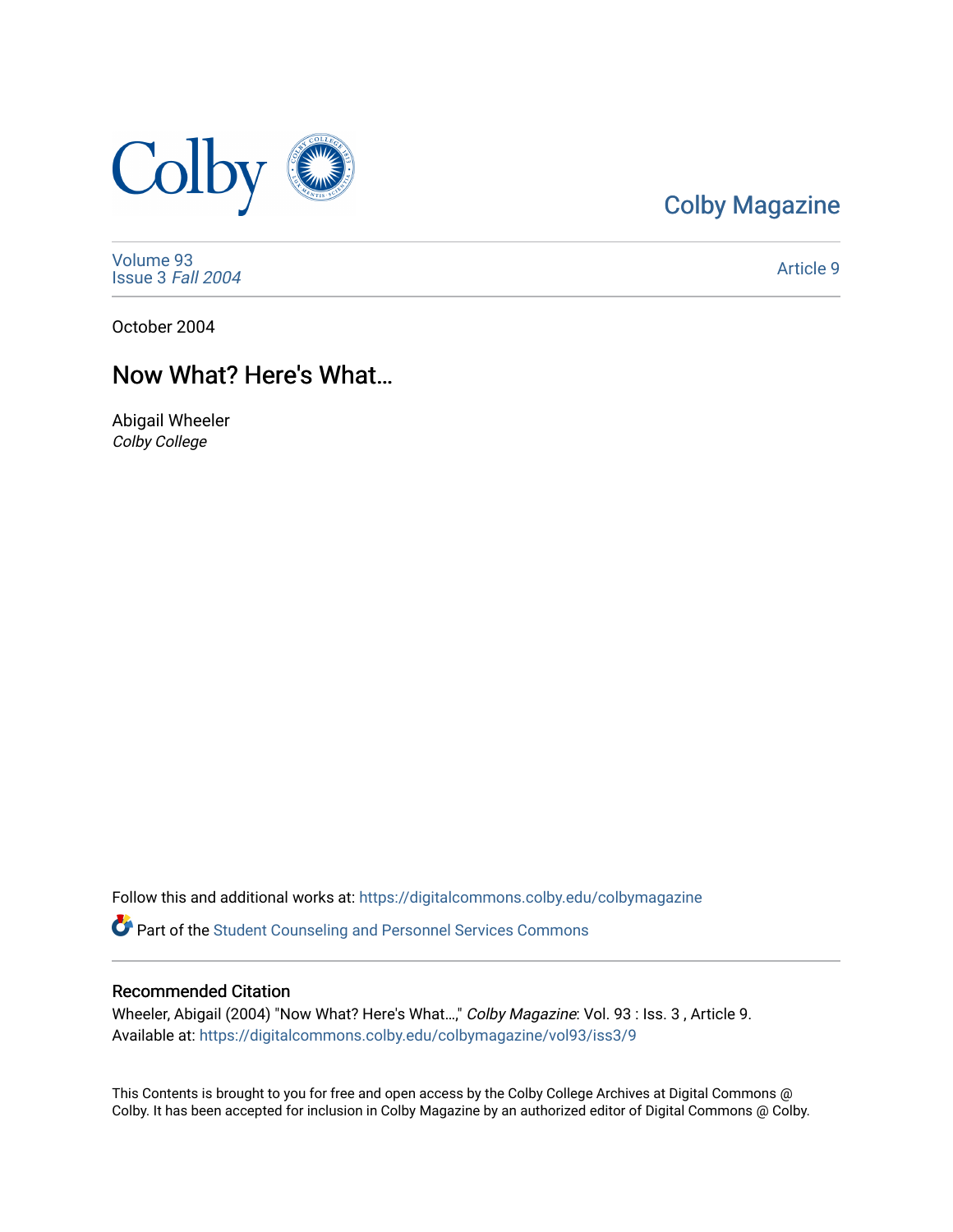# *Now What? Here's What . . . By Abigail Wheeler '04*

The future is no longer a question mark for these four intrepid members of the Class of 2004. They've mulled options, filled out applications for jobs and graduate schools and anxiously awaited responses (and shared their experiences with *Colby* beginning in the fall 2003 issue). Now things have fallen into place. The last installment of this ongoing story has a happy ending.

The wait ended for Jason Beal this spring with a pile of both acceptances and rejections—and even some inconclusive results. He was accepted to Boston University and American University and rejected by Northwestern; two schools didn't reply at all.

"I chose American University because I got a full-ride scholarship," Beal said with a grin. "I accepted their offer before I even got any of the other acceptance or rejection letters. Getting to go for free was definitely one of the major deciding factors. Plus, they have a nice program down there. I didn't apply to any places that didn't have nice programs."

Beal will enter a two-year master's program in justice, law and society, including theories of justice, criminology and criminal psychology. "There's no forensic science or anything like that," he said. "It's more the public policy side of justice. I'm really excited to get started. I've already been down to visit and I met some of the faculty and sat in on one of the classes. I've already signed up for a couple of classes for next semester."

The prospect of leaving Maine, Beal's home state, for Washington, D.C., is both exciting and daunting, he said. "When I was visiting D.C. I drove around on the Beltway. I knew it wasn't going to be I-95, but there's a big difference between knowing that and experiencing it."

But aside from a few adjustments he'll have to make, Beal is eager to explore what the city has to offer: "I will love having more access to the theater. That will be something I'll enjoy very much. It will also be nice to have more bars, pubs and social life to partake in."

Now that his plans with Jenny Kalman '04 are securely in place, the process they went through has been worth it. Beal said one of the keys to their success was really just nagging. "It was so important to just be on each other's case about stuff, about communicating what it is we want, what it is we've done, what we're planning to do in the next stage. Nagging is what it was. It's got a negative connotation, but it's got benefits as well. It probably made it so we were both more productive and more on top of things than we'd have been by ourselves."

You might say that Jenny Kalman is looking forward to a year of monkeying around.

Kalman has accepted a one-year fellowship at the National Institutes of Health in Washington, D.C., where she will be engaged in HIV vaccine research—including testing blood samples from monkeys. She said she likely will have the opportunity to continue for a second year.

At this point, Kalman knows she'll be working on immunological techniques: "For example, determining the number of cells that are responding to the vaccine using photocytometry. I won't actually be working with the monkeys directly, but we'll be going to watch when they are actually vaccinated, first of all to make sure it's done properly and also because it's really important to realize that these are real animals we're working with and to recognize the impact it has on them."

Kalman is excited about the work but cautious in assessing this particular vaccine's likelihood for success. "The thing that I'm hesitant about has more to do with the nature of HIV biology as a whole than with this particular vaccine," she said. "HIV is just a very difficult

> disease to create a vaccine for because the virus mutates so quickly. But even if this isn't the one, every one that doesn't work takes us one step closer to finding one that does."

> > Another piece of news was on the ring finger of Kalman's left hand. She and Jason Beal '04 were engaged in February and, on top of plans and preparations for jobs, they are beginning to plan a wedding for July 2005.

One factor that influenced Kalman's decision to accept the NIH offer was Beal's acceptance at American University in D.C. Also, said Kalman, who is from northern Virginia, "We'll be living at my parents' house at least until we get our feet under us. We're going to want to get our own apartment, but just to get down there and get started, it'll be nice to live at home. One of the things I'm most looking forward to is that my dogs are at home and I've really missed them while I've been at Colby."

Kalman said she will miss the relationships she's built with her professors, particularly Lynn Hannum (biology). "I'll especially miss the community of students and professors we play soccer with," she said. "Hopefully we'll find a league to play with in D.C., but it won't be the same."  $\triangleq$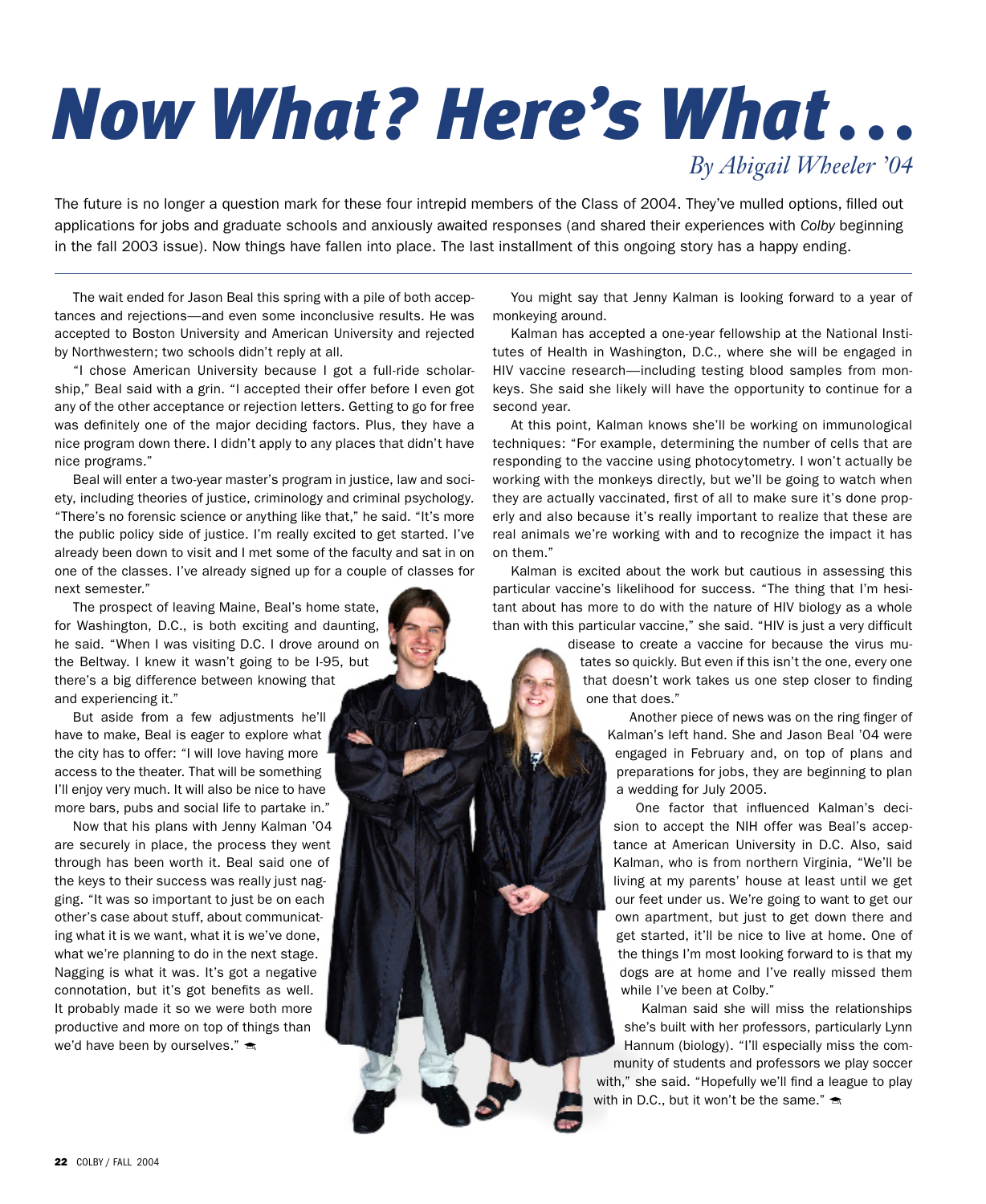After months of being scouted and courted by several companies in the U.S. and abroad, Kearney Shanahan accepted a position at Cambridge Associates, a consulting firm in Boston.

"One of the things that appealed to me about Cambridge is the fact that, yes, everyone is there to work hard but isn't there to be killed," Shanahan said with a smile. "Everybody expects that sometimes we're all going to have to work hard and be there after hours, but it's not going to be something that happens on a regular basis. Free time is expected. But at the same time, we're all there for a common goal in regards to the clients."

Shanahan will be in good company. He describes the firm as a very collegial environment—four or five of the eight new associates he'll be entering with in July hail from other NESCAC schools.

Over the past few months, Shanahan received orientation materials from the firm. When he started on July 12th, he was to spend the first three to four weeks in on-site training, a time for practice and getting comfortable. Then he'll have a team leader who is the same type of associate he will be but who has been with the company for a few years. "He'll look after me and serve as someone I can go to for guidance," Shanahan said. "Eventually I'll be matched up with ten to twelve clients that I'll be doing research for and working with in varying degrees with a team. So after several weeks, I'll be right in the mix of it."

Shanahan is excited about living in Boston but says he hasn't been getting stressed about the details involved. "I think what I'm going to end up doing is subletting an apartment for the summer and then getting a place in the fall when I find out who else is going to be living in Boston. I've been working the Colby housing network, talking to friends who know of openings."

Colby has certainly made an impact on the course of Shanahan's future, he said. "Going out, I feel as though I have the right amount of confidence coupled with a respect for what I don't know."  $\triangleq$ 

It's all coming together for Kristan Jiggetts, who will attend graduate school at Loyola Marymount University in Los Angeles, studying for an M.F.A. in television production.

The three-year program includes film history and theory and also teaches the hands-on skills of the television production craft, including editing, directing and cinematography. Jiggetts also will be required to do a thesis, in this case creation of her own television show. "It's a great program because of the small size [10 graduate students were enrolled in her class] and the way in which students work together and not against each other," she said in June, just before she headed to L.A.

Jiggets had interviews lined up for internships and hoped that she could sign on with an independent film company.

> She won't be entirely on her own. Jiggetts's older sister lives in Los Angeles and works in television news. She'll provide a great support system in Jiggetts's new city: "One of the biggest things she's warned me about," Kristan Jiggetts said, "and this also comes from my father, is that you have to have a really thick skin to go into something like this. You're going to have to deal with people rejecting you all the time and not really being the nicest people in the world."

> > But L.A. certainly has a sunny side, too. "I'm looking forward to the weather," Jiggetts said with a broad smile. "And I'm also definitely looking forward to having a wider selection of men in the dating pool and having more opportunities to meet different kinds of people. My time at Colby has been great, but I'm ready to move on."

Ready in more ways than one, Jiggetts appreciates the preparation Colby has given her. "I think my academic experience here has prepared me to be more critical and to analyze what I'm doing and the effect I'm going to have on society," she said. "I've realized that things that seem benign really aren't. They have a huge effect on people, and often nobody really seems to notice. I think that if I eventually get to the point where I'm making films or making television shows, that's what is going to have the biggest impact on me."

Almost-real-world advice for underclassmen: "Don't stress out too much about what you're doing," Jiggetts said. "It's not that abnormal to graduate from Colby and not know where you're going next. Start early and figure out what you're interested in, but don't freak out and feel like a failure if you don't have a job by January of your senior year. You just have to roll with the punches and keep a good attitude."  $\triangle$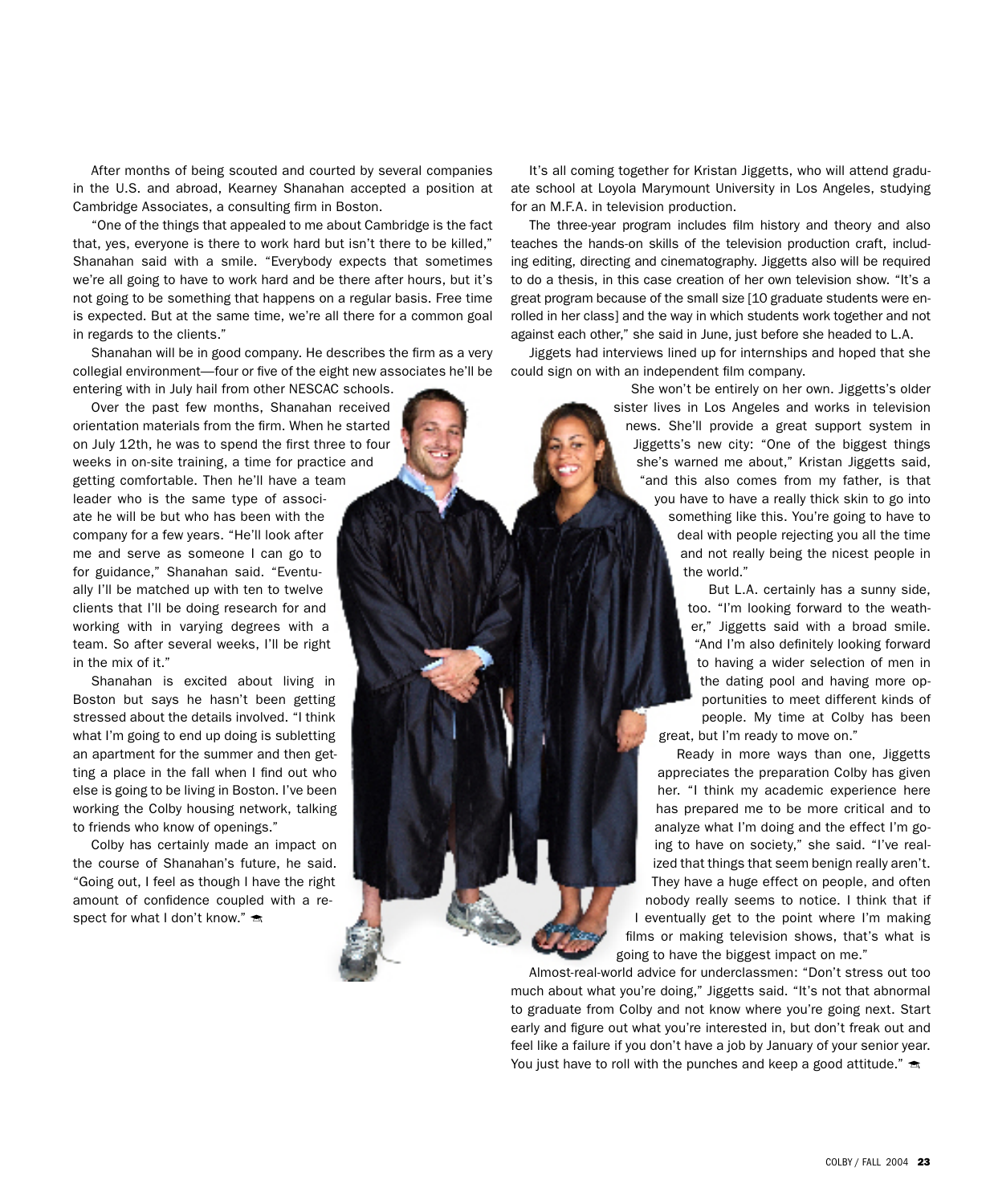## *A Year After Leaving Mayflower Hill, Alumni Find Surprises, Satisfaction*

A year after donning caps and most graduates in the Class of 2003 employed—though not always at th they envisioned while at Colby.

Despite worries about the slow e about 65 percent of 2003 Colby graduates are working full time a year after graduation, according to a survey conducted by Colby's Career Services Office. "I do think people are finding jobs," Cynthia Parker, Colby's director of career services. But "it may not be the exact job they want."

The survey, completed by 73 percent of the Class of 2003 between December and Febru-

ary, showed that 250 of the 360 respondents were working full time. About 18 percent of new alumni were in graduate school, 3 percent were working as interns and 5 percent were looking for employment. Others were working or attending graduate school part time. "A majority of people are in jobs that they feel positive about even if they plan on not keeping them more than a year or two," Parker said.

That's the scenario for Matt Danziger '03, who landed his job last December with State Street Corporation in Boston after hearing about an opening at the investmentmanagement firm from another 2003 graduate. Danziger, who majored in international studies and minored in economic policy at Colby, said he wants to continue to build a career in finance but hopes to move on from his entry-level position after about a year. "Very few people are getting into things that they see themselves in for the rest of their lives," Danziger said. "[But] the majority of the people I know are happy."

The employment status of Colby's newest alumni class is consistent with recent graduates across the country, according to researchers at Michigan State University's Collegiate Employment Research Institute. Young adults who graduated with bachelor's degrees last spring are "not doing what they thought they'd be doing," said Philip Gardner, director of the institute.



According to the institute's nationwide study of recruiting trends by about 500 companies, hiring across the country should improve in 2004. But competition for jobs is still stiff; many graduates who entered the workplace during the slow economy of the last few years have yet to find employment in the field of their choice, Gardner said.

Colby's 2003 graduates are employed across the job spectrum, according to the College's survey. Twenty percent of respondents with full-time jobs were working in education, 17 percent in business and 15 percent in finance. Nine percent were employed in nonprofit, communications or healthcare fields.

It took Megan Hoar '03, an English major from Cape Cod, Mass., six weeks to find a job after she moved to Chicago in September. She applied to The McGraw-Hill Companies through the publishing company's Web site and was hired as a production assistant for the Wright Group, a school education division. But Hoar said it hasn't been easy for all of her friends to find employment. "It's a tough time," Hoar said. But "most people are either

in the location they want or the job they want." Chris Makarewich's job search wasn't as painless. He looked unsuccessfully for employment in Santa Barbara, Calif., for six months while working temporarily in construction. "I applied to nine or ten jobs and just nothing was working out," said Makarewich '03, a biology major from New Fairfield, Conn. "It was pretty frustrating." Then in February Makarewich was hired as a nursing assistant

in the surgery department at a Santa Barbara hospital, a job he really enjoys. The long job hunt was a blessing in disguise, Makarewich said, because it gave him

time to think about what he really wanted to do. "The more I'm at the hospital, the more I think I'm going to medical school," he said.

The job market should improve for the graduates of 2004, according to Career-Builder.com. The company reported that of the 230 hiring managers it surveyed in February, 71 percent said they plan to hire new college graduates in 2004 compared to 65 percent who planned to hire last year. Nineteen percent of managers said they plan to hire more new college graduates than they did last year, and 28 percent said salaries offered to those new employees will be higher than they were in 2003.

Regardless of whether '03 graduates are at their choice job, most have found their employment experiences to be rewarding.

"It's not what I would have pictured myself doing a year ago," said Caren Harris '03, a computer science major who works as a trader assistant for Sun Valley Gold LLC, an investment company in Sun Valley, Idaho. "Now that I've done it, it's definitely something I'd consider. I think this job could lead me somewhere." —*Alexis Grant '03*

What are members of the Class of 2003 doing now? It runs the gamut, from helping create equipment to monitor HIV to working with autistic children to leading wilderness trips. Go to *Colby* Online (www.colby.edu/mag) and read what five '03ers are up to and about the twisting paths that led them to fulfilling jobs they didn't necessarily envision themselves doing.